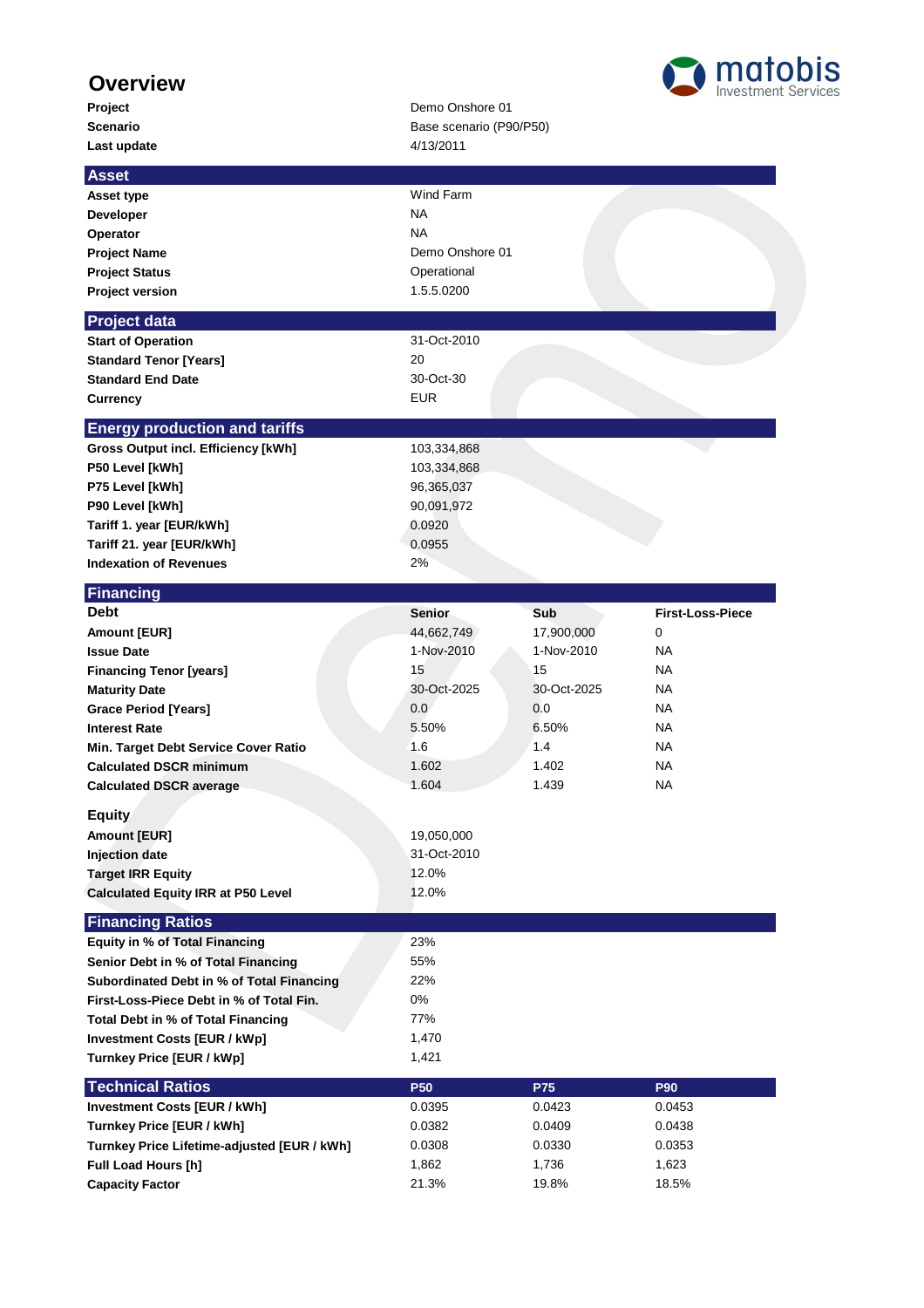

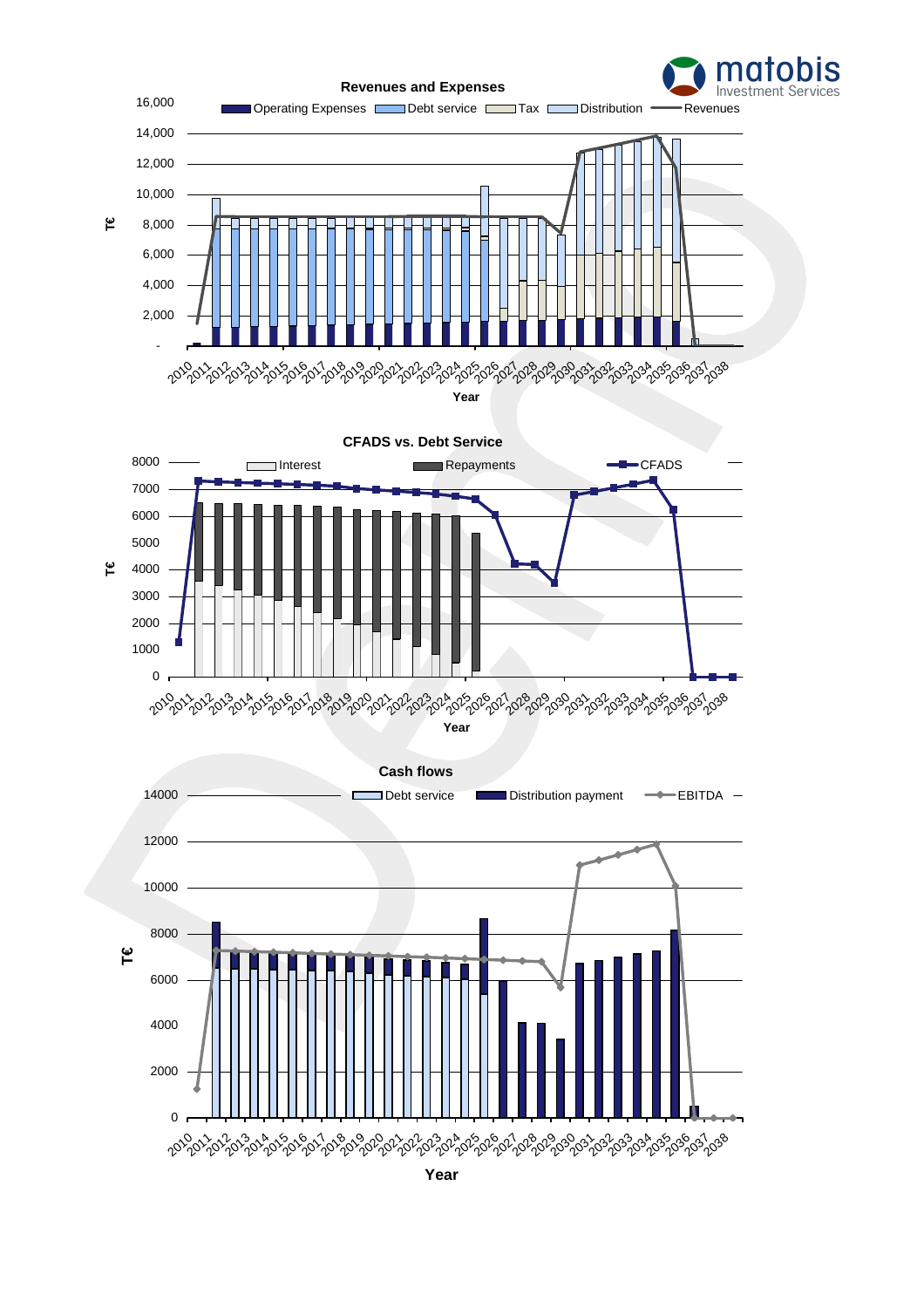

**Year**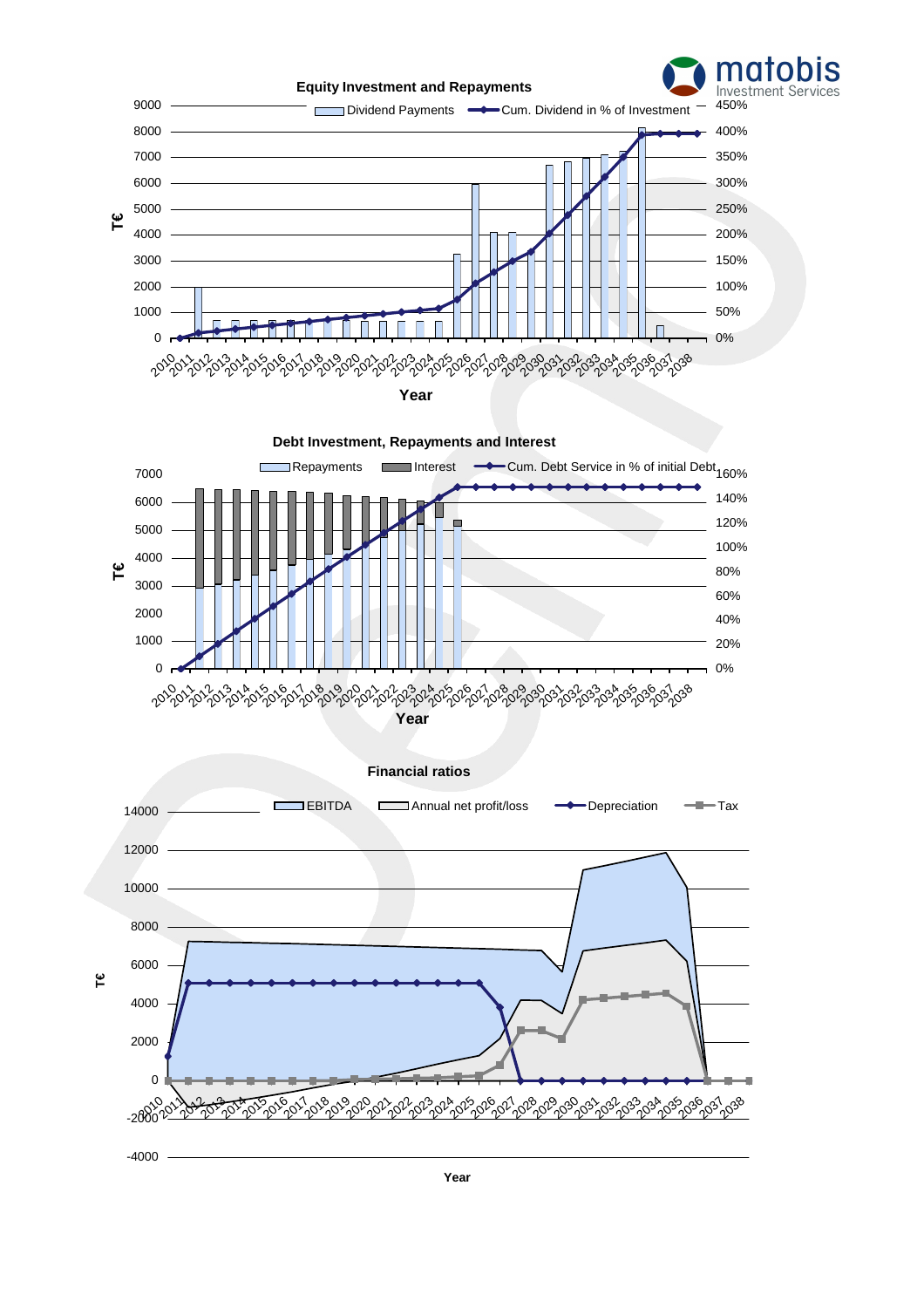

## **Cash Balance**

| Project     | Demo Onshore 01         |
|-------------|-------------------------|
| Scenario    | Base scenario (P90/P50) |
| Last update | 4/13/2011               |

|                                        | <b>SUM</b>    |                |                |               |                |                          |            |                |            |            |            |            |            |            |            |
|----------------------------------------|---------------|----------------|----------------|---------------|----------------|--------------------------|------------|----------------|------------|------------|------------|------------|------------|------------|------------|
| Financial year                         |               | $\overline{1}$ | $\overline{2}$ | 3             | $\overline{4}$ | 5                        | 6          | $\overline{7}$ | 8          | 9          | 10         | 11         | 12         | 13         | 14         |
| Calendar year                          |               | 2010           | 2011           | 2012          | 2013           | 2014                     | 2015       | 2016           | 2017       | 2018       | 2019       | 2020       | 2021       | 2022       | 2023       |
| <b>Revenues</b>                        |               |                |                |               |                |                          |            |                |            |            |            |            |            |            |            |
| Net output [kWh]                       | 2.252.299.300 | 15,265,584     | 90,091,972     | 90,091,972    | 90,091,972     | 90.091.972               | 90,091,972 | 90,091,972     | 90,091,972 | 90,091,972 | 90,091,972 | 90.091.972 | 90,091,972 | 90,091,972 | 90,091,972 |
| FeedIn Tariff                          |               | 0.0920         | 0.0920         | 0.0920        | 0.0920         | 0.0920                   | 0.0920     | 0.0920         | 0.0920     | 0.0920     | 0.0920     | 0.0920     | 0.0920     | 0.0920     | 0.0920     |
| Revenues (Scenario)                    | 240,254,716   | 1,441,566      | 8,507,604      | 8,507,604     | 8,507,604      | 8,507,604                | 8,507,604  | 8,507,604      | 8,507,604  | 8,507,604  | 8,507,604  | 8,507,604  | 8,507,604  | 8,507,604  | 8,507,604  |
| Interest Income from Liquidity         | 714,571       | 27,627         | 40,475         | 28,455        | 29,184         | 29,913                   | 30,639     | 31,365         | 32,088     | 32,785     | 33,301     | 33,958     | 34,610     | 35,256     | 35,886     |
| <b>Total revenues</b>                  | 240,969,287   | 1,469,194      | 8,548,080      | 8,536,059     | 8,536,788      | 8,537,517                | 8,538,244  | 8,538,969      | 8,539,692  | 8,540,389  | 8,540,905  | 8,541,562  | 8,542,214  | 8,542,861  | 8,543,490  |
| <b>Operating costs</b>                 |               |                |                |               |                |                          |            |                |            |            |            |            |            |            |            |
| Lease costs                            | 14,457,687    | 75,233         | 452,880        | 461,938       | 471,176        | 480,600                  | 490,212    | 500,016        | 510,016    | 520,217    | 530,621    | 541,234    | 552,058    | 563,099    | 574,361    |
| Consulting costs                       | 238,268       | 1,442          | 8,508          | 8,508         | 8,508          | 8,508                    | 8,508      | 8,508          | 8,508      | 8,508      | 8,508      | 8,508      | 8,508      | 8,508      | 8,508      |
| Insurance                              | 227,937       | 1,186          | 7,140          | 7,283         | 7,428          | 7,577                    | 7,729      | 7,883          | 8,041      | 8,202      | 8,366      | 8,533      | 8,704      | 8,878      | 9,055      |
| Maintenance                            | 19.660.040    | 94,719         | 616,080        | 628,402       | 640,970        | 653,789                  | 666,865    | 680.202        | 693,806    | 707.682    | 721,836    | 736,273    | 750,998    | 766,018    | 781,338    |
| Own energy consumption                 | 714.805       | 4.325          | 25,523         | 25,523        | 25,523         | 25,523                   | 25,523     | 25,523         | 25,523     | 25,523     | 25,523     | 25.523     | 25.523     | 25,523     | 25,523     |
| <b>Other Costs</b>                     | 32,393        | ٠              | 1.020          | 1.040         | 1,061          | 1,082                    | 1,104      | 1.126          | 1.149      | 1.172      | 1.195      | 1.219      | 1.243      | 1.268      | 1,294      |
| Operation/Administrative Expenses      | 3,919,543     |                | 123,420        | 125,888       | 128,406        | 130,974                  | 133,594    | 136,266        | 138,991    | 141.771    | 144,606    | 147,498    | 150,448    | 153,457    | 156,526    |
| <b>Total costs</b>                     | 39,250,672    | 176,905        | 1,234,570      | 1,258,581     | 1,283,072      | 1,308,053                | 1,333,534  | 1,359,524      | 1,386,033  | 1,413,074  | 1,440,654  | 1,468,787  | 1,497,482  | 1,526,751  | 1,556,605  |
| Decommissioning reserve account        | 24,338,889    | 13,556         | 93,556         | 173,556       | 253,556        | 333,556                  | 413,556    | 493,556        | 573,556    | 653,556    | 733,556    | 813,556    | 893,556    | 973,556    | 1,053,556  |
|                                        |               |                |                |               |                |                          |            |                |            |            |            |            |            |            |            |
| Debt service<br>Interest expenses      | 31,298,320    | 3,389          | 3,587,328      | 3,424,960     | 3,244,547      | 3,054,747                | 2,855,028  | 2,644,828      | 2,423,550  | 2,190,670  | 1,946,595  | 1,692,339  | 1,425,547  | 1,145,556  | 851,717    |
| Repayments                             | 62,562,749    | $\sim$         | 2,938,161      | 3,068,379     | 3,227,591      | 3,395,753                | 3,573,386  | 3,761,046      | 3,959,319  | 4,161,485  | 4,323,390  | 4,535,606  | 4.758.906  | 4.993.909  | 5,237,938  |
| Debt service                           | 93.861.069    | 3.389          | 6,525,488      | 6,493,339     | 6,472,138      | 6,450,500                | 6,428,414  | 6,405,873      | 6,382,869  | 6,352,155  | 6,269,984  | 6,227,945  | 6,184,452  | 6,139,464  | 6,089,655  |
| Debt service Cover Ratio Senior (avg.) |               | <b>NA</b>      | 1.602          | 1.602         | 1.602          | 1.602                    | 1.602      | 1.602          | 1.602      | 1.602      | 1.602      | 1.602      | 1.602      | 1.602      | 1.602      |
| Debt service Cover Ratio Sub (avg.)    |               | 1,000.000      | 1.402          | 1.402         | 1.402          | 1.402                    | 1.402      | 1.402          | 1.402      | 1.402      | 1.402      | 1.402      | 1.402      | 1.402      | 1.402      |
|                                        |               |                |                |               |                |                          |            |                |            |            |            |            |            |            |            |
| <b>Distribution</b>                    |               |                |                |               |                |                          |            |                |            |            |            |            |            |            |            |
| Cash available for distributuion       | 48,329,376    | 1,271,243      | 694,465        | 610,583       | 528,022        | 445,409                  | 362,740    | 280,016        | 197,234    | 113,513    | 23,597     | (61, 510)  | (146, 766) | (232, 237) | (318, 270) |
| <b>Distribution payment</b>            | 74,940,951    | $\sim$         | 1,979,264      | 714,984       | 708,594        | 706,133                  | 703,622    | 701,058        | 698,438    | 697,417    | 705,498    | 686,357    | 681,609    | 676,663    | 672,322    |
| Tax                                    |               |                |                |               |                |                          |            |                |            |            |            |            |            |            |            |
| Depreciation                           | 81,612,749    | 1,275,199      | 5,100,797      | 5,100,797     | 5,100,797      | 5,100,797                | 5,100,797  | 5,100,797      | 5,100,797  | 5,100,797  | 5,100,797  | 5,100,797  | 5,100,797  | 5,100,797  | 5,100,797  |
| Tax                                    | 35,189,281    | 4,101          | $\sim$         | $\sim$        |                | $\overline{\phantom{a}}$ |            |                |            | 8,092      | 73,114     | 92,784     | 113,490    | 135,327    | 161,944    |
| <b>Financial ratios</b>                |               |                |                |               |                |                          |            |                |            |            |            |            |            |            |            |
| <b>EBITDA</b>                          | 201,004,045   | 1,264,661      | 7,273,034      | 7,249,023     | 7,224,532      | 7,199,551                | 7,174,071  | 7,148,080      | 7,121,571  | 7,094,531  | 7,066,950  | 7,038,817  | 7,010,122  | 6,980,853  | 6,950,999  |
| <b>EBIDA</b>                           | 165,814,763   | 1,260,560      | 7,273,034      | 7,249,023     | 7,224,532      | 7,199,551                | 7,174,071  | 7,148,080      | 7,121,571  | 7,086,439  | 6,993,836  | 6,946,033  | 6,896,632  | 6,845,526  | 6,789,055  |
| EBIT                                   | 119,391,296   | (10,538)       | 2,172,237      | 2,148,226     | 2,123,735      | 2,098,754                | 2,073,274  | 2,047,284      | 2,020,774  | 1,993,734  | 1,966,153  | 1,938,020  | 1,909,325  | 1,880,056  | 1,850,202  |
| EBT                                    | 88,807,547    | 13,700         | (1, 374, 615)  | (1, 248, 279) | (1,091,627)    | (926, 080)               | (751, 115) | (566, 179)     | (370, 688) | (164, 151) | 52.860     | 279,639    | 518,389    | 769,757    | 1,034,371  |
| Annual net profit/loss                 | 53,618,265    | 9.599          | (1, 374, 615)  | (1, 248, 279) | (1,091,627)    | (926,080)                | (751, 115) | (566, 179)     | (370, 688) | (172, 243) | (20, 254)  | 186,855    | 404,898    | 634,430    | 872,427    |

**Notes:**

**EBIT = Earning before interest and tax**

**EBT = Earning before tax**

**Annual P&L = Annual net profit/loss**